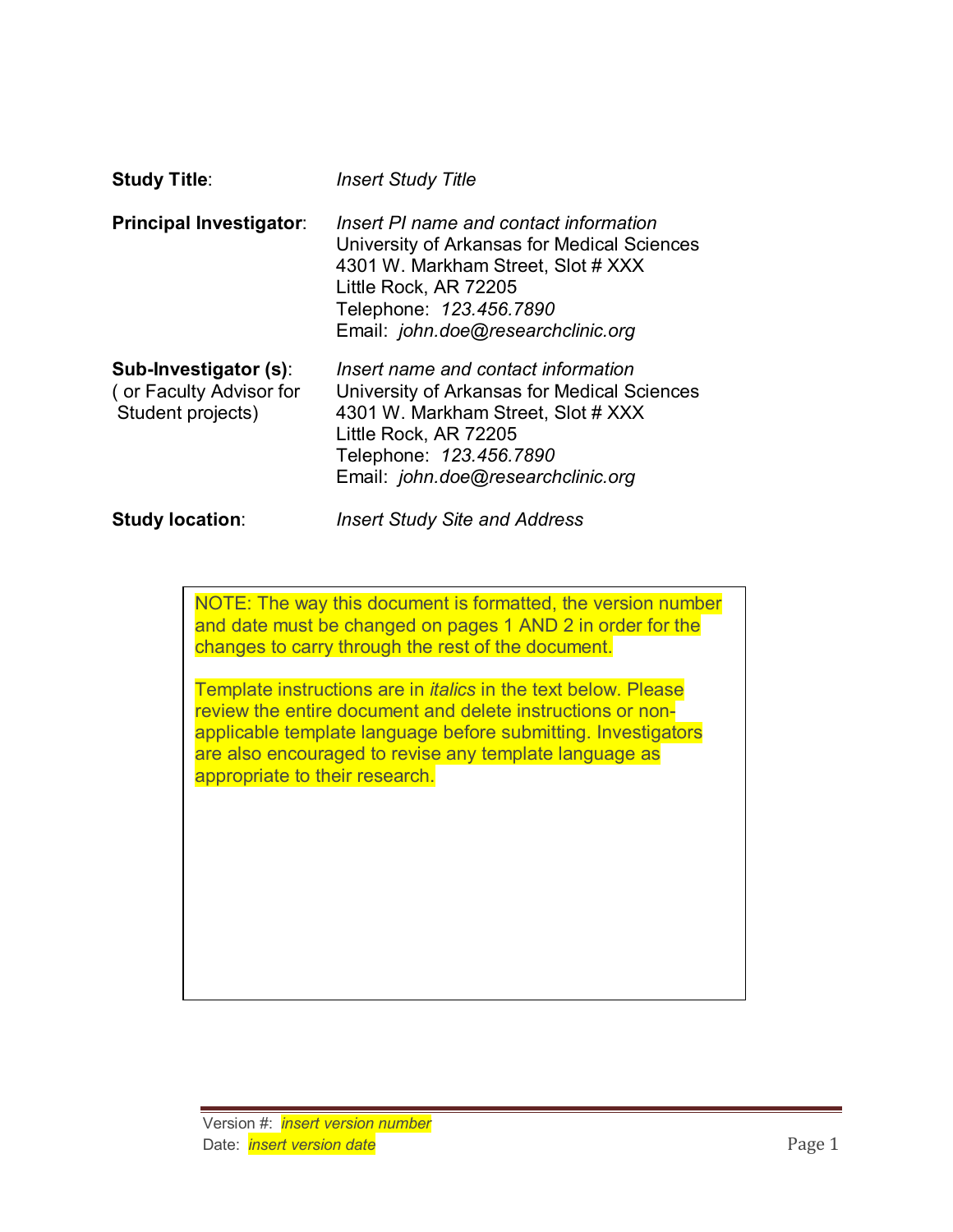## **Background and Rationale**

*This section should establish the significance of the topic to be researched and provide the conceptual framework for addressing the study hypothesis. Provide background information on the disease or intervention being studied and summarize previous research or information available in the literature.* 

### **Hypothesis** *and/or* **Specific Aims** *or* **Objectives**

*This section must clearly state the hypothesis(es) to be tested or the specific aims for the study. Every research study must have a focused, clearly-defined objective.*

### **Study Design and Procedures (sometimes called "Methods")**

*This section should begin with a description of the study design (e.g. retrospective and/or prospective chart review, observational, randomized intervention, etc.) and should include an in-depth narrative describing the methodology to be employed. Flow charts or study calendars may be used to describe the schedule for procedures and tests (if a study is complex enough to warrant this to aid understanding). For medical records review studies, specify the data elements to be recorded from the medical record or refer to a data collection form listing the data elements (which should then be uploaded as a separate document). All study procedures should be well described so that the reader can easily figure out what will happen to the subjects and/or their data/specimens.* 

### **Study Population**

*Describe how the study population will be identified (i.e. how will you find the subjects) and include a section on recruitment plans if applicable. Include the age range of the subjects and the total number of subjects to be enrolled. List all inclusion and exclusion criteria for study participants (see below). If the study is a chart review only, the source of the data must be listed. If there is more than one population involved (such as active and control or parent and child), there may be more than one set of inclusion/exclusion descriptions.* 

### Inclusion Criteria

•

Exclusion Criteria

•

## **Risks and Benefits**

*Describe the expected risks and benefits of the study procedures and the procedures taken to minimize those risks. \*\*Note: only include risks of research-related procedures, not those of normal clinical activities that will occur regardless of study participation. Be sure to include loss of confidentiality as a potential risk. If there is no benefit to the participant, this should be noted. See examples below; edit as needed:*

A risk to study participants is the potential for loss of confidentiality of study data.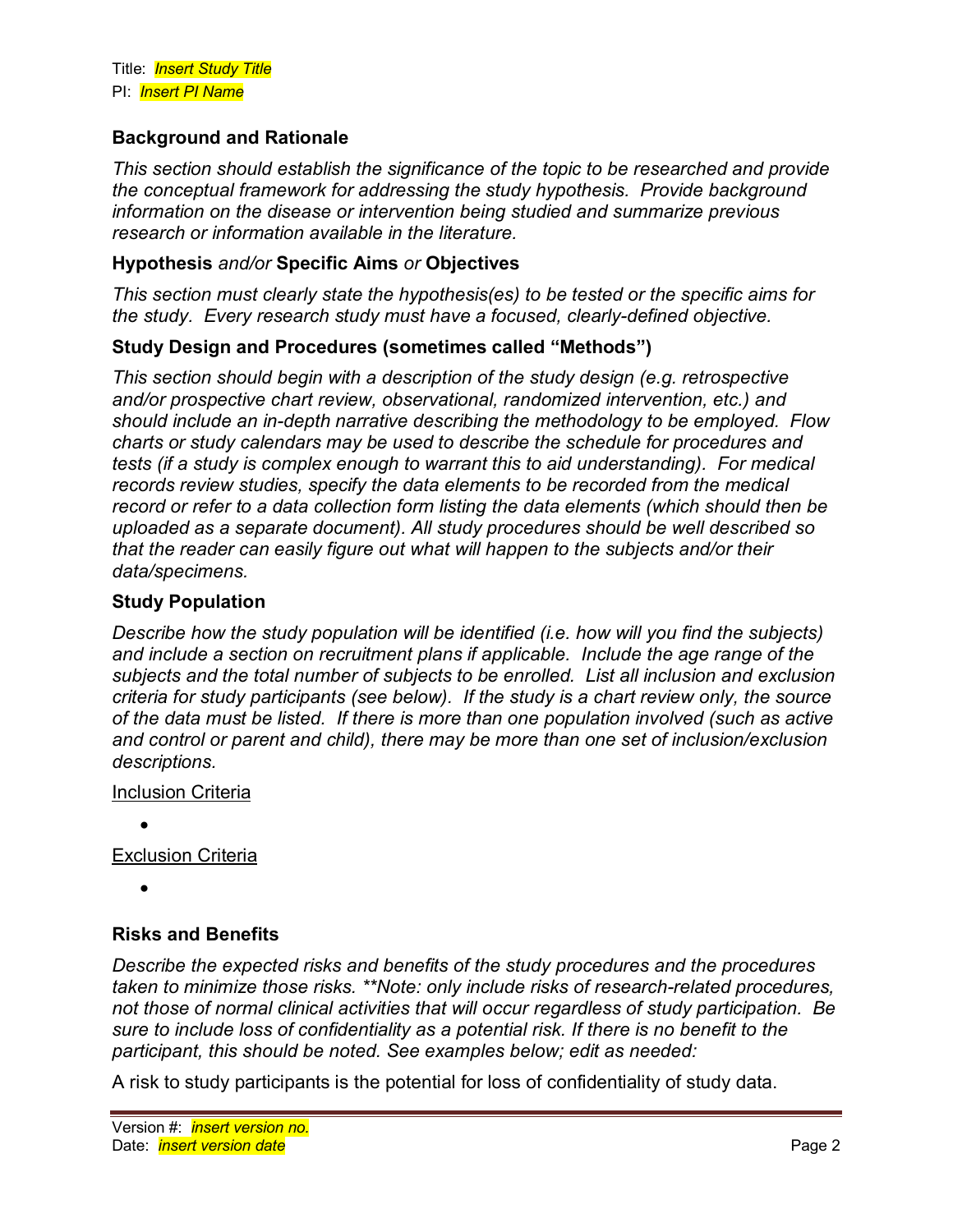Measures to protect the confidentiality of study data will be implemented as described in the Data Handling and Recordkeeping section below.

Potential benefits include….. OR

There will be no direct benefits to the study participants; however, knowledge gained from the study could potentially benefit patients in the future.

*Describe steps to be taken to ensure the risk/benefit ratio remains as expected. Will someone review data periodically to ensure it is appropriate to continue the study as is? A data safety and monitoring plan is required for all greater-than-minimal-risk protocols..*

## **Data Handling and Recordkeeping**

*This section should also address measures to protect data confidentiality, deidentification of data, data storage, and security measures.* 

The Principal Investigator will carefully monitor study procedures to protect the safety of research subjects, the quality of the data and the integrity of the study.

*Specifically describe how the data will be labeled and stored. Indicate whether the data will include direct identifiers, be coded with the key to the code kept separately, or be completely anonymized with no way to relink it to individual participants after initial data collection. Indicate what medium will be used for storage (e.g. paper records, portable electronic devices, UAMS-maintained servers, third-party-maintained database, etc.) and who will have access to the collected data. If you are using portable electronic devices, state the rationale for using one of these instead of storing data on a UAMSmaintained computer or server, and confirm that you will store the minimum amount of data necessary on the portable device for as little time as possible. If data will be coded, indicate if/when the key linking identifiers to the code will be destroyed.*

At the conclusion of the study, the data will *be [permanently deidentified, permanently stored in a repository for future use, retained and later destroyed in accordance with institutional policy? There should be some plan for what you will do with the data/tissues when you are finished with the project.]*

*Note: The UAMS Admin Guide requires that research data, reports and analyses be retained for seven years after final reporting or publication of a project, or longer if required by a sponsor or regulation. \*\* If only some subjects' data will be retained for future use and that of subjects who opt out will not be kept for future use, clarify the different handling for each data subset.*

## **Specimen Handling and Storage** *(Delete if no specimens will be collected)*

*If you will collect any specimens as part of the research, describe the specimen handling and storage, Describe how the specimens will be transported from the place of collection to the place where it will be used/stored (e.g. will the study team pick it up*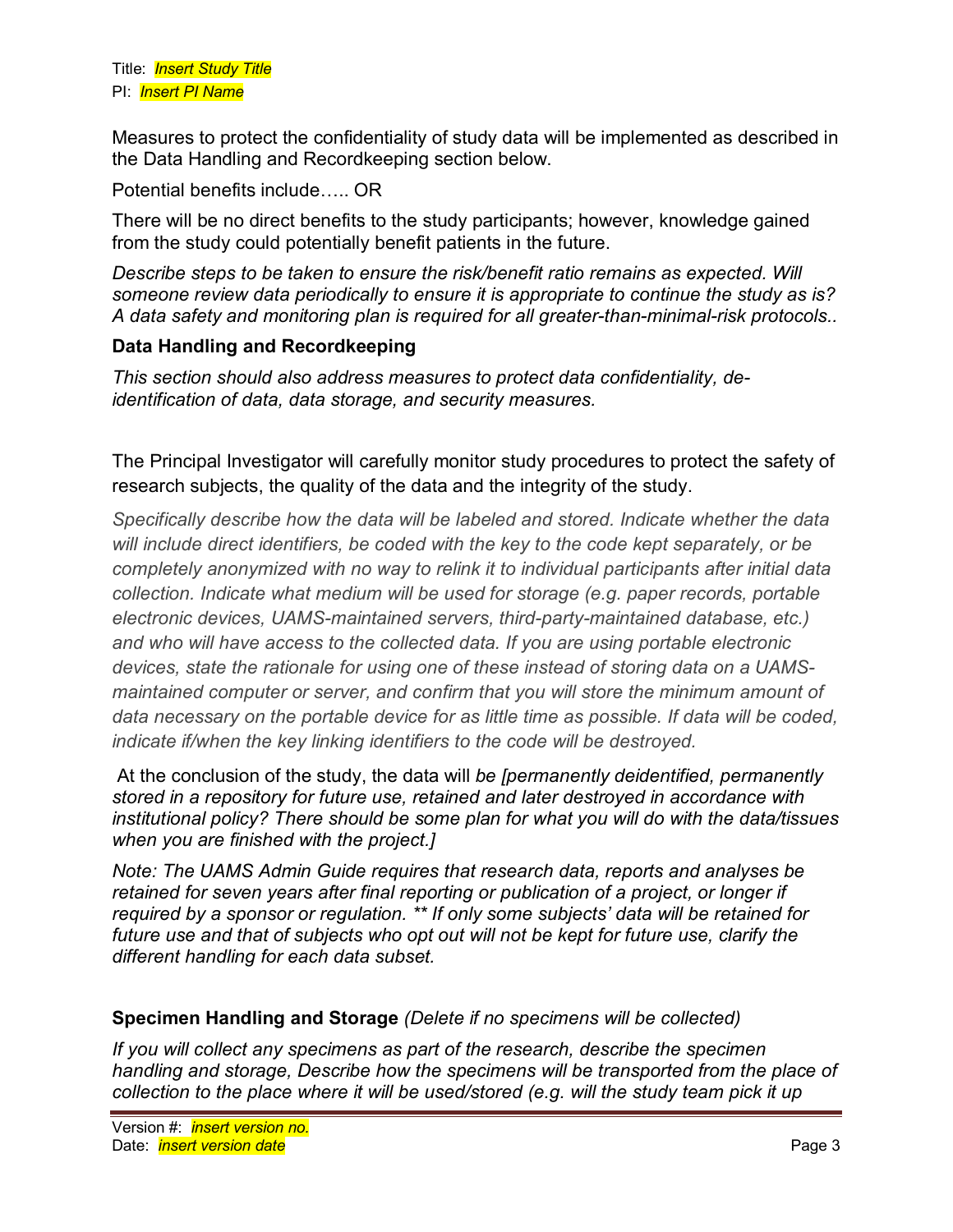*from the place of collection? Will it be obtained from pathology?). Indicate how it will be labeled, where and how long it will be stored, and who will have access to the stored specimens. Describe what will happen to the specimens at study conclusion.* 

*Note that if either data or specimens will be retained for future research, the anticipated future use should be described, including specifying if what type of future research might be done is unknown.*

## **Multisite Research**

*If the study will be carried out at multiple sites, each with its own local PI and not routinely subject to UAMS IRB oversight, please add language pertaining to multisite research. This language should address issues such as whether each site will undergo separate IRB review or use a single IRB; how the sites will communicate with each other; how data and specimens may be shared between sites; reporting requirements for each site; interactions between the sites and the reviewing IRB, when applicable; whether any particular site(s) will serve as the central site, etc.*

## **Data Analysis**

*Provide details of planned data analyses and statistical considerations. In addition to proposed statistical analyses, when appropriate, this section should include a justification of the sample size and a statement regarding power based on one or more of the primary outcome measures.* 

# **Ethical Considerations**

*This should include a description of the informed consent process or justification for waiver as appropriate. See examples below. If minors are involved, see wording for obtaining assent.* 

This study will be conducted in accordance with all applicable government regulations and University of Arkansas for Medical Sciences research policies and procedures. This protocol and any amendments will be submitted and approved by the UAMS Institutional Review Board (IRB) to conduct the study.

## *If subjects will sign a written consent form:*

The formal consent of each subject, using the IRB-approved consent form, will be obtained before that subject is submitted to any study procedure. All subjects for this study will be provided a consent form describing this study and providing sufficient information in language suitable for subjects to make an informed decision about their participation in this study. The person obtaining consent will thoroughly explain each element of the document and outline the risks and benefits, alternate treatment(s), and requirements of the study. The consent process will take place in a quiet and private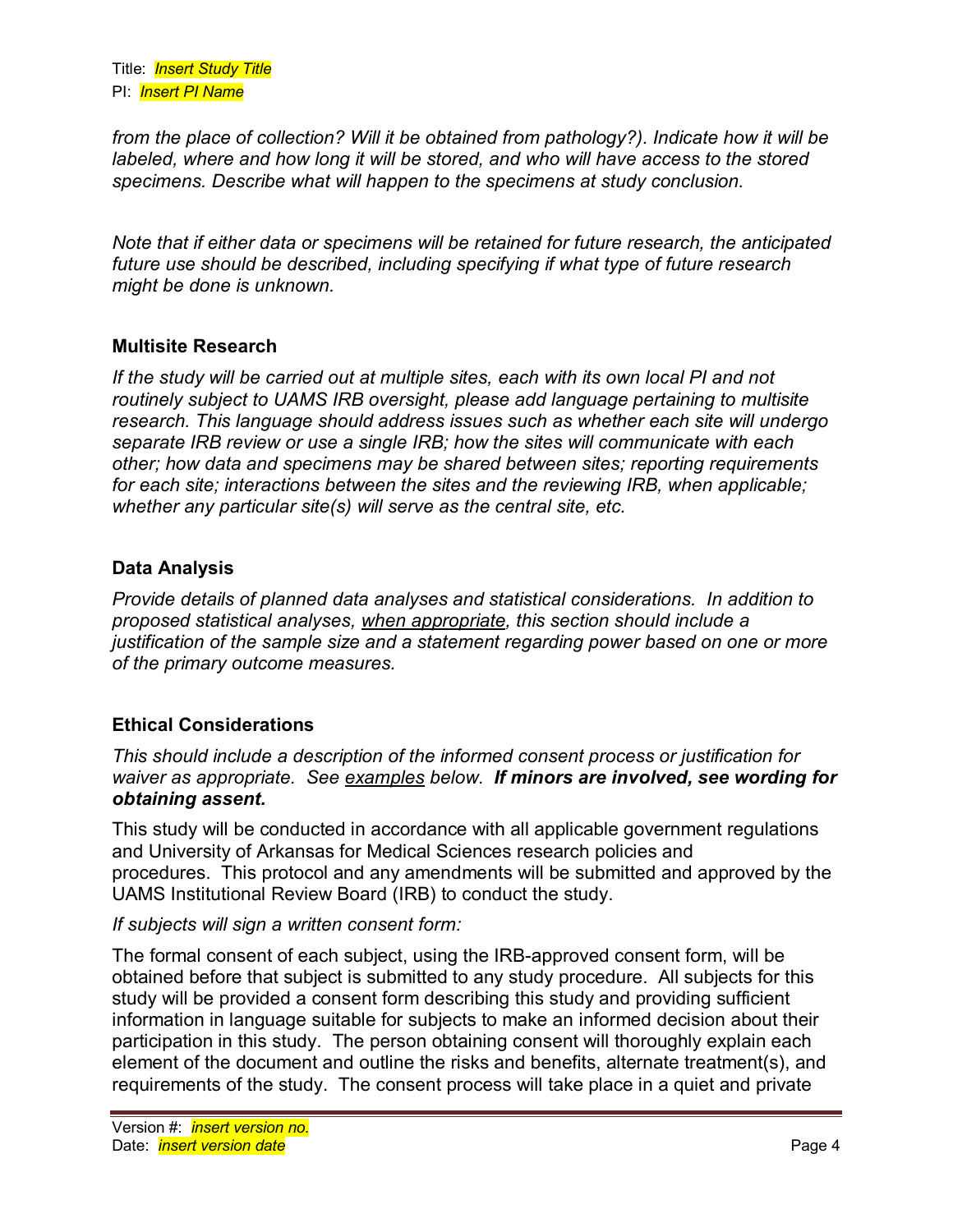room, and subjects may take as much time as needed to make a decision about their participation. Participation privacy will be maintained and questions regarding participation will be answered. No coercion or undue influence will be used in the consent process. This consent form must be signed by the subject or legally authorized representative **(***include "or legally authorized representative only if applicable to your particular study; otherwise delete***),** and the person obtaining the consent. A copy of the signed consent will be given to the participant, and the informed consent process will be documented in the research record. *If assent is required, include a statement that assent will be obtained and that assenting minors will be consented if they reach the age of majority during the study (if applicable).*

### **Or**

### *If you are requesting a waiver of the entire consent process:*

A waiver of the informed consent process is requested as this research involves no more than minimal risk to the subjects; a waiver will not adversely affect the rights and welfare of the subjects; and the research could not practicably be carried out without the waiver or access to data that includes identifiers, for studies involving collection of identifiable data only..

### **Or**

### *If a consent process of any sort will occur but no signatures will be obtained:*

*Describe the entire consent process. Then add:* This is a minimal risk study and a waiver of documentation of consent is requested. The research involves no more than minimal risk to the subjects and either (pick one):

- (1) the only record linking the subject and the study would be the consent document and the principal risk is the breach of confidentiality ; or
- (2) the research involves no procedures for which written consent is normally required outside of the research context.

#### **Or**

This study meets the criteria for exempt review and does not require formal consent of the subjects. *However, if the subjects will be informed about the study in some way (such as an information sheet) describe this. Exempt studies will often need a brief document that covers the basic elements of consent, even though it will not require all of the regulatory elements, and the waiver of consent section should be filled out in CLARA. Many exempt studies are subject to HIPAA and the appropriate HIPAA waiver or alteration should be requested.* 

*If any sort of consent process will occur, regardless of whether you obtain signed consent documents from participants, please add the following information, based on the requirements of [IRB Policy 15.5.](http://irb.uams.edu/wp-content/uploads/sites/127/2020/08/IRB-Policy-15.5-Informed-consent-process-FINAL.pdf) Examples are below; edit as needed:*